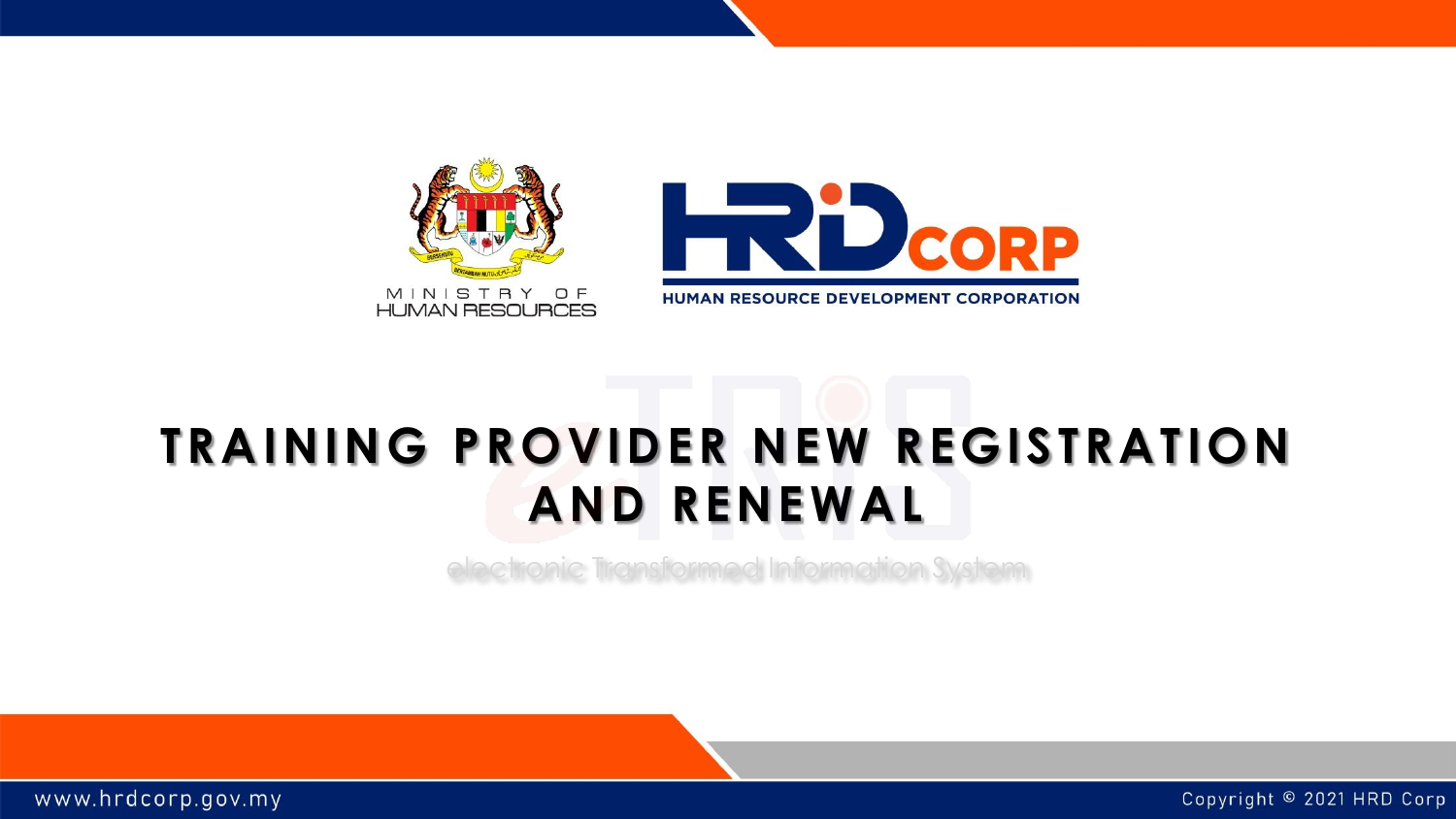# **Process Flow :**



*Application Will Be Approved Within 2 Working Days Once All Documents Completed*

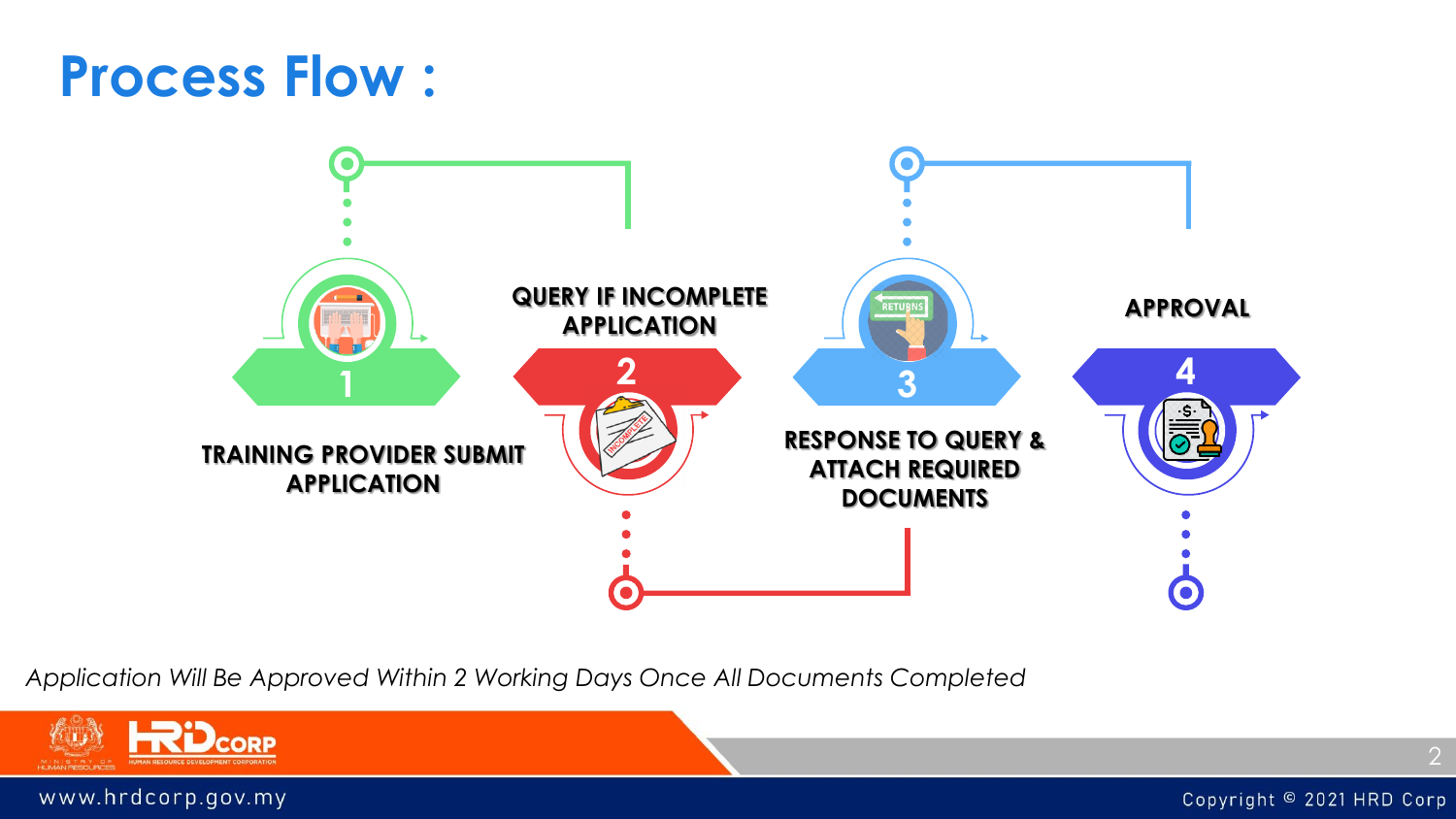# **Criterias :**

#### **(1) Type of Company**

Incorporated in Malaysia under **SSM** / **ROS** and hold status either:

- o *Berhad or Sdn. Bhd.*
- o *Limited Liability Partnership (LLP)*
- o *Sole Proprietor / Enterprise*
- o *Government / Semi-Govt.*
- o *Association*





www.hrdcorp.gov.my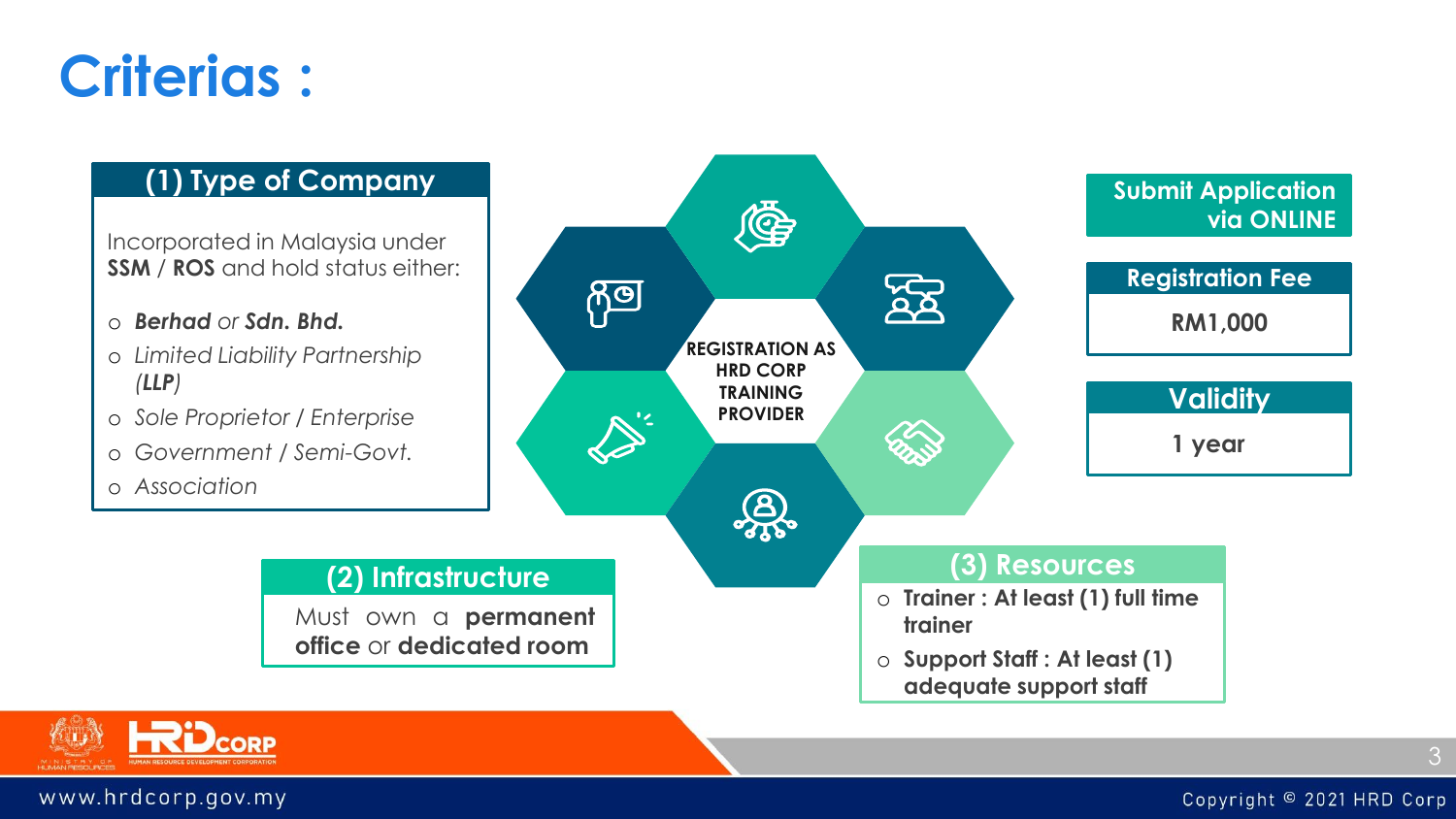# **Supporting Documents :**

## SUPPORTING DOCUMENTS NEED TO BE PREPARED IN SOFTCOPY AND NOT MORE THAN 5MB

## **(1) SSM Form (A Complete Set)**

| <b>Type of Company</b>        | Required Forms                                                                                     |
|-------------------------------|----------------------------------------------------------------------------------------------------|
| Berhad /<br>Sdn. Bhd.         | SSM Form 8 & 49 / Section 17 /<br><b>SSM Corporate Information (SSM</b><br><b>Company Profile)</b> |
| 11 P                          | <b>SSM LLP Registration Form</b>                                                                   |
| Association                   | <b>ROS Form</b>                                                                                    |
|                               | Govt. / Semi-Govt. Certificate / Letter or Act of Govt.                                            |
| Sole Proprietor<br>Enterprise | / Form D or Form E                                                                                 |

## **(2) Business Nature Clarification**

One of the clauses in the document needs to state that the company's or association's business activity or economy or objective includes "**training** or **consultancy services**".

| <b>Type of Company</b>          | Required Forms                                                            |
|---------------------------------|---------------------------------------------------------------------------|
| Berhad /<br>Sdn. Bhd.           | Section 14 / SSM Corporate<br><b>Information (SSM Company</b><br>Profile) |
| I I P                           | <b>SSM LLP Registration Form</b>                                          |
| Association                     | <b>Association's Constitution</b>                                         |
| Govt. / Semi-Govt.              | <b>Parent Act / Warta / Constitution</b>                                  |
| Sole Proprietor /<br>Enterprise | <b>Business Information and</b><br>Ownership                              |



www.hrdcorp.gov.my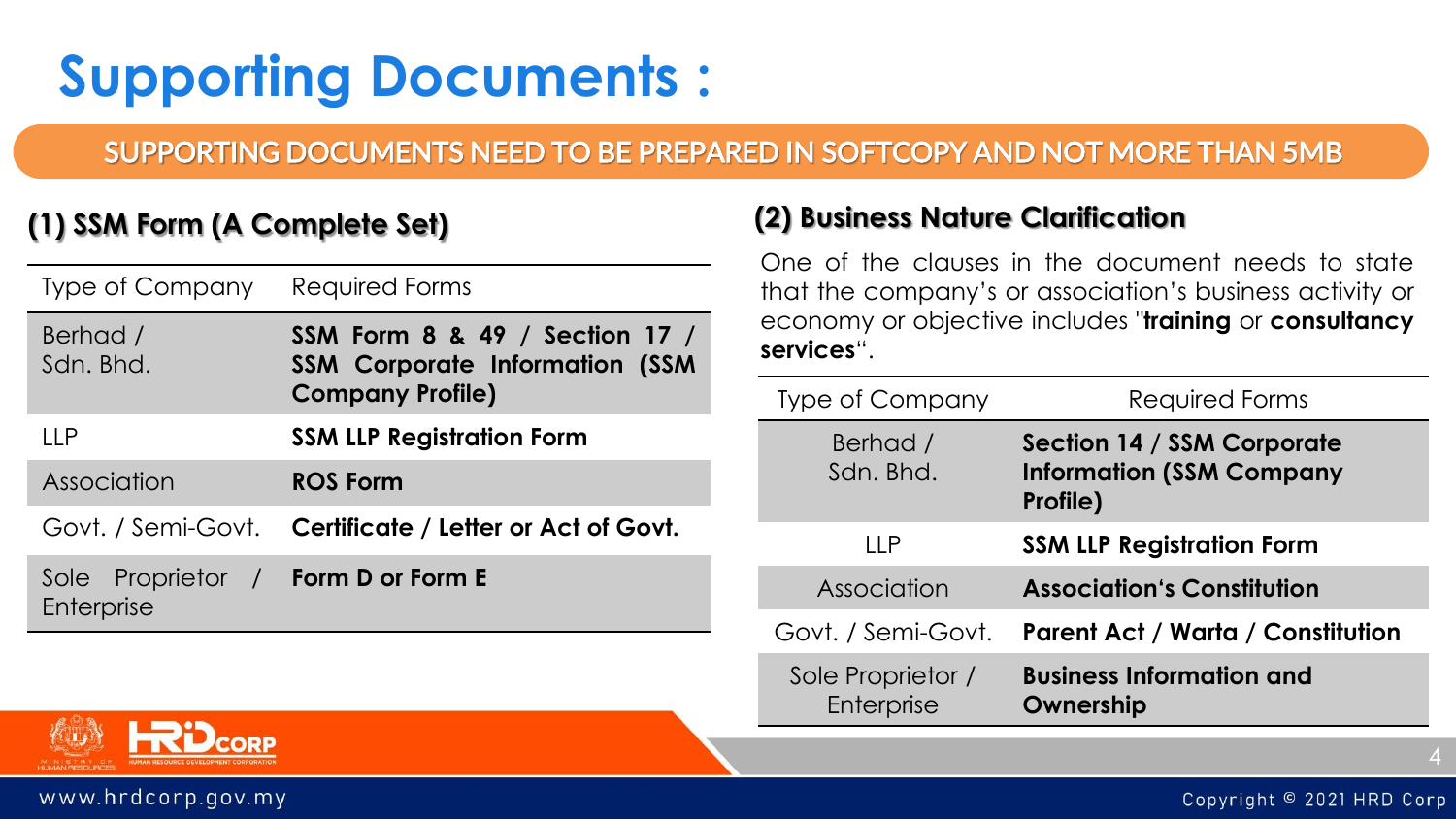# **Supporting Documents :**

## SUPPORTING DOCUMENTS NEED TO BE PREPARED IN SOFTCOPY AND NOT MORE THAN 5MB

## **(3) Integrity Pledge Form**

- a) The Training Provider's Integrity Pledge form need to be signed by the owner / director of the company **AND** endorsed with company's official stamp.
- b) This form needs to be scan and upload into online application and put in the Corporate Integrity Pledge (CIP)'s section.

## **(4) Master Services Agreement (MSA)**

- a) One of the main requirements for the approval of new TP registrations is the submission of duly executed & stamped of MSA.
- b) After applications have been pre-approved, TP will be notified by ETRiS (before payment).
- c) TP need to print the MSA and sign (by Manager level & above). The duly executed MSA need to be stamped at LHDN (either over counter or via online).



5